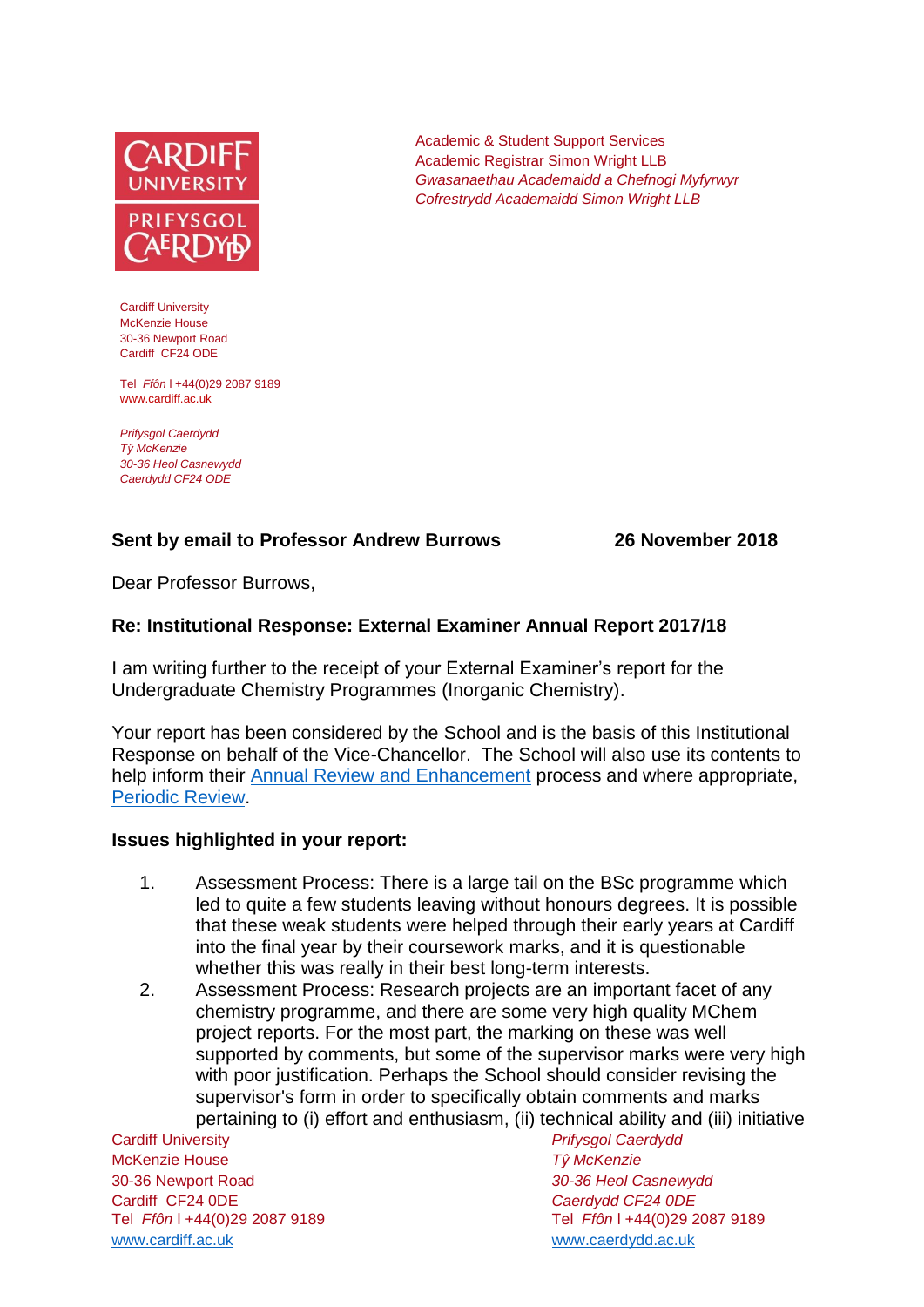shown, in order to better justify these marks. In addition, perhaps it may me useful to see the two assessors completing separate forms, as in a minority of cases the evidence trail did not conclusively show that two assessors did assess the report independently.

## **Response provided by the School:**

- 1. We thank the examiner for highlighting a point which is currently being reviewed by the School. We are planning to undertake a thorough review of Years 1 to 3, with particular emphasis on the weightings between examinations and course work (including practical work). We have recently adjusted weightings in earlier years, such that there is greater emphasis on the examination, trying to ensure that progressing students will be accustomed to the higher examination weightings in the final years and they will be fully equipped to be successful in the latter stages of their degree. We are closely monitoring the situation to see its affect in the coming year.
- 2. We, again, thank the external examiner for this useful suggestion. These comments have been passed on to the project committee, who will include these suggestions into the marking schemes for the projects supervisor marks. In addition, supervisors will be reminded to fully justify the marks they award in all categories.

Cardiff University *Prifysgol Caerdydd* McKenzie House *Tŷ McKenzie* 30-36 Newport Road *30-36 Heol Casnewydd* Tel *Ffôn* l +44(0)29 2087 9189 Tel *Ffôn* l +44(0)29 2087 9189 [www.cardiff.ac.uk](http://www.cardiff.ac.uk/) www.cardiff.ac.uk

Cardiff CF24 0DE *Caerdydd CF24 0DE*